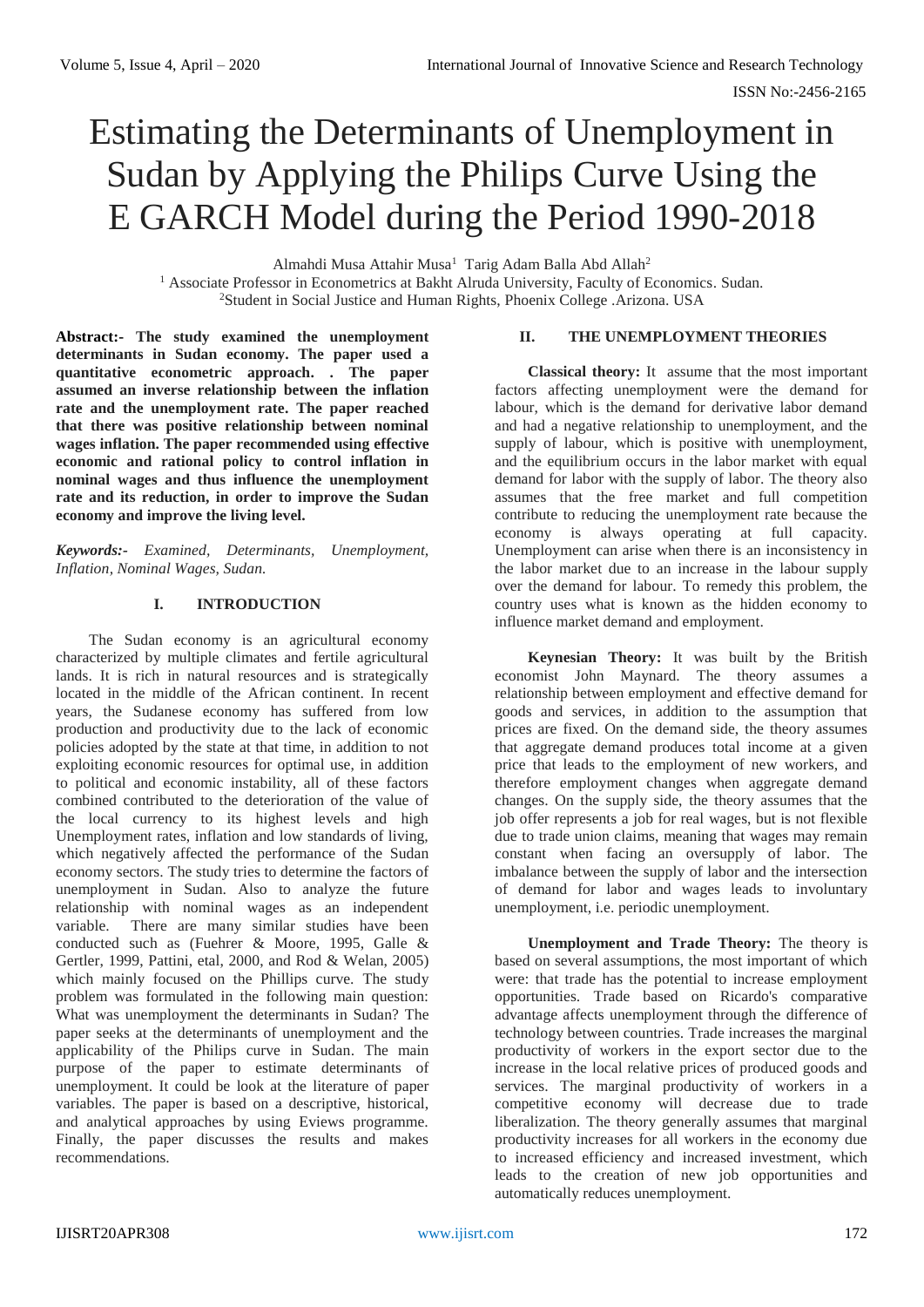#### **III. LITERATURE REVIEW**

Some previous studies were conducted on the unemployment determinants in world countries, and some studies dealt with the determinants of unemployment from a microeconomic perspective in general, while other studies addressed other determinants of unemployment in each of the nude countries.

Ismael & Sadeq (2016) examine the unemployment and inflation rate by the Phillips curve during the period 1994-2017. In the long run, it is found an inverse relationship between inflation and unemployment, where inflation causes fluctuations in unemployment. In addition, in the short run it is found that inflation rate affects unemployment rate positively, so the Phillips relation not applicable in the Palestinian case. Folawewo & Adeboje (2017) analyzed the relationship between macroeconomic variables and unemployment in the Economic Community of West African States. It focused inflation rate, GDP growth, labor productivity, foreign direct investment and external debt. And employed fixed-random effects and fully modified ordinary least squares (FMOLS) panel data estimation procedures on annual data for the period 1991- 2014.Results show that GDP growth has a reducing but insignificant effect on unemployment rate and inflation has a positive impact on unemployment, indicating invalidity of the Phillips curve hypothesis. Also, it is found a positive impact of labor productivity on unemployment rate, meanwhile FDI and external debt exert a weak negative impact on unemployment rate. Lukas etal (2018) examined the unemployment rate of low-skilled relative to highskilled labour in Switzerland. Between 1991 and 2014, Switzerland experienced the highest relative increase in the low-skilled unemployment rate among all OECD countries. A natural culprit for this development is "globalization" as indicated by some mass layoffs in Switzerland and as commonly voiced in public debates all over the world. Our analysis, which is based on panel data covering the years 1991 to 2008 and approximately 33,000 individuals employed in the Swiss manufacturing sector, does not, however, confirm this presumption. We do not find strong evidence for a positive relationship between import competition and (low-skilled) individuals' likelihood of becoming unemployed. Salazar (2019) discussed the dynamics of inflation and unemployment can be described by a Phillips curve when allowing for a positive comovement between trend-adjusted productivity and unemployment. This suggests that improvements in productivity have been achieved by laying off the least productive part of the labor force. Furthermore, the natural rate of unemployment is a function of the long-term interest rate, indicating that monetary policy is not completely neutral in the long run. This result rejects the natural rate hypothesis and, at the same time, provides empirical support for the structural slump theory in a world of imperfect knowledge. The recent theory of imperfect knowledge economics seems to address the problem that many economic models lack: persistence in the observed data. By combining IKE and the structural slumps theory it is possible to obtain predictions that are theoretically and empirically consistent.

# **IV. PHILIPS CURVE**

The appearance of the Philips curve in 1958 is due to the economist William Philips, through which he studied the relationship between inflation in nominal wages inflation and the rate of unemployment in the United Kingdom during the period (1861 - 1957). Phillips expected this function to be non-linearity. When the nominal wages inflation data was represented vertically and the unemployment rate horizontally, the curve shape was flat at high unemployment rates, because the Laborers refuse to provide their services below the prevailing wages level, and therefore the demand for work is low and the unemployment rate is high.

When the unemployment growth rate decreases, the workers will demand Laborers services significantly. When the unemployment growth rate increases, workers do not ask for an increase in wages and receive fewer wages than the average unemployment rate is zero with the average remaining constant. Finally, Phillips pointed out that the rate of nominal wages inflation growth will depend on the rate of growth of retail prices, and arrived at the following model**:** (A. W. Phillips,1978)

$$
\frac{w_t}{w_1} = f\left(u_t : \frac{u_t}{u_t} : \frac{p_t}{p_t}\right) \quad \dots \quad (1)
$$

Where nominal wages unemployment rate the difference between imported and domestic inflation. Philips estimated the model during the periods (1861-1913), (1913- 1948) and (1948-1957). He found anomalous values as a result of the effect of the unemployment growth rate on the nominal wage growth rate. To separate the effect of the nominal wage growth rate, use the averages method for the first period and get the following unemployment rates (0- 2%), (2-3%), (3-4%), (4-5%), (5-7%), and (7-11%). (A. W. Phillips,1978)

Multiple linear regressions was not used because it was not suitable for estimating the nonlinear function and used the averages method to characterize the following equation:

$$
\frac{w_t}{w_1} + \alpha = \beta u_t^{\prime\prime}
$$

$$
\log\left(\frac{w_t}{w_1} + \alpha\right) = \log(\beta) + \gamma \log(u_t) \dots \dots (2)
$$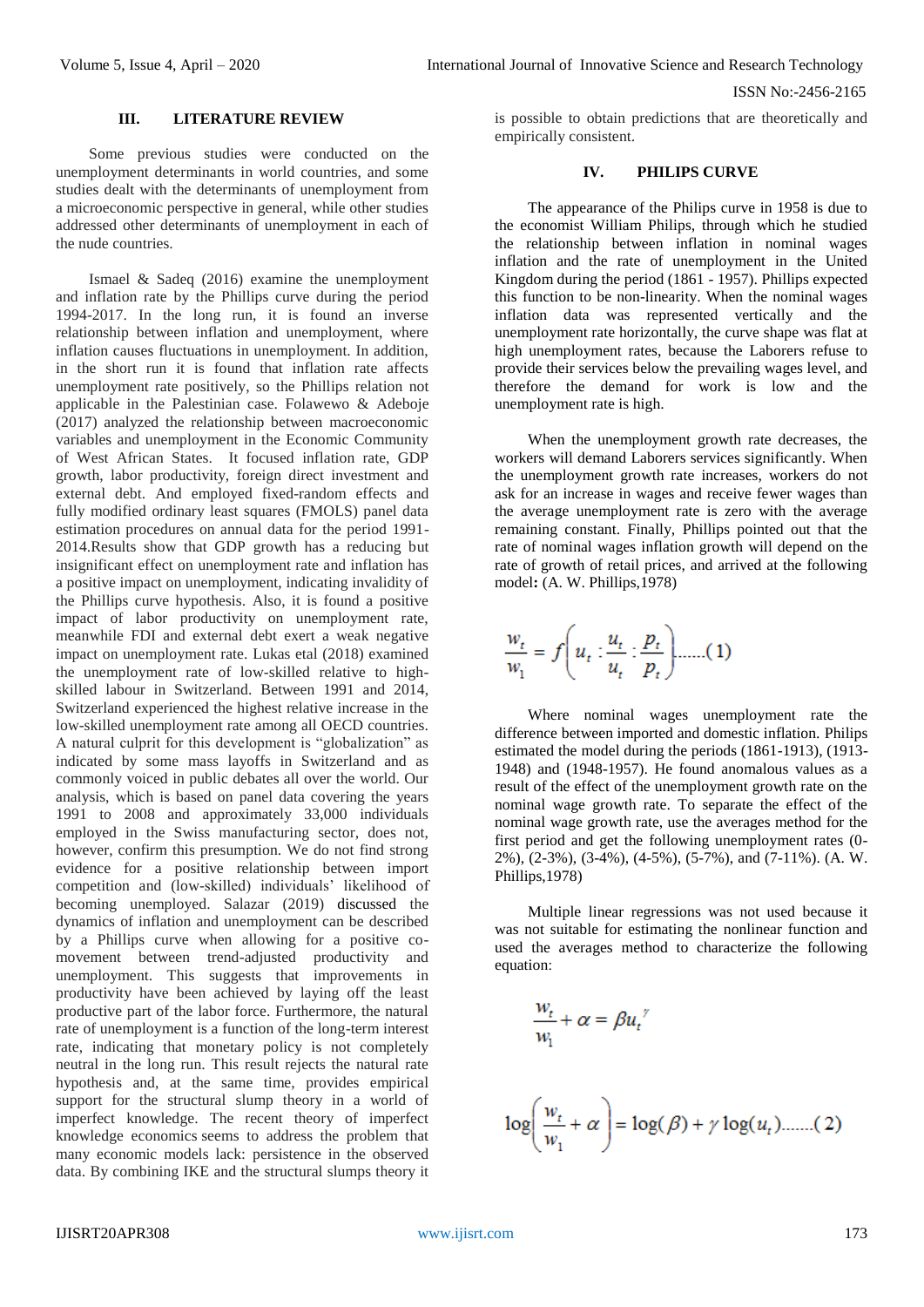When the unemployment rate is greater than 5%, the nominal wage growth rate is negative, and then the limit is added  $(\alpha)$  to ensure that the nominal wage growth rate plus this limit is greater than zero, and thus obtain a logarithm. Philips performed a regression on the four positive values, ignoring the constant  $(\alpha)$  and logarithm  $(\beta, \gamma)$  of the unemployment rate, thereby obtaining a logarithm and then used them in the graphical examination to find the values that make the curve pass the closest of the remaining two points so that the unemployment rate is greater than 5% and the result was as follows: (A. W. Phillips,1978)

$$
\log\left(\frac{w_t}{w_1} + 0.90\right) = 0.948 - 1.394 \log(u_t)....(3)
$$

The values of the other two periods were predicted and it turned out to be an excellent prediction especially for the third period. Numerous studies have been carried out to implement the Phillips curve, the most important of which have been done by (Christopher I. Gilbert ,1976). As he added a random variable to equation (3), it reached estimates that are almost different from the estimates reached by Philips. (A. W. Phillips,1978)

$$
\log\left(\frac{w_t}{w_1} + \alpha\right) = \log(\beta) + \gamma \log(u_t) + \varepsilon_t \dots (4)
$$

Fischer studied the relationship between the growth rate of prices and unemployment rate in 1926, by using monthly data for the United Kingdom during the period (September 1915 - December 1924) and reached that if prices increased, 3% of the impact of the rise in the first month, 6% of the second, 7% in the third would be felt And the fourth and fifth in a row, and after that the height will diminish until it fades. Fischer noted that the correlation coefficient between the of inflation rate and unemployment rate is (0.9), and the causality relationship is explained as follows: The causality relationship is conducted from the inflation rate to the unemployment rate, so the unemployment rate is an internal variable, inverse to causality in the Phillips curve. The Phillips original curve explained the applied relationship between the nominal wage growth rate and the unemployment rate, but some studies have indicated that the high price level affects the unemployment rate .(A. W. Phillips,1978)

To clarify the relationship between these two methods, suppose  $(Y)$  that they represent the level of real production (at constant prices) and (*e*) the level of employment, and  $(\mu)$  mark-up that is, the value of production above the cost of wages.

The equation is written in the form of two-step growth rates, entering the logarithm on both ends of the previous equation, and making the differentiation with respect to time and by rearranging we get the following: (A. W. Phillips,1978)

$$
\ln(p_t) + \ln(y_t) = \ln(\mu_t) + \ln(w_t) + \ln(e_t)
$$
  

$$
\frac{\partial p_t}{\partial t} = \frac{p_t}{p_t}; \frac{\partial y_t}{\partial t} = \frac{y_t}{y_t}; \frac{\partial \mu_t}{\partial t} = \frac{\mu_t}{\mu_t}; \frac{\partial w_t}{\partial t} = \frac{w_t}{w_t}; \frac{\partial e_t}{\partial t} = \frac{e_t}{e_t}
$$
  

$$
\frac{p_t}{p_t} = \frac{u_t}{u_t} + \frac{w_t}{w_t} - \left(\frac{y_t}{y_t} - \frac{e_t}{e_t}\right) \dots (6)
$$

When represents the average growth rate of the worker's productivity. If we assume a constant increase in the cost of labour, and that the average productivity growth rate of the worker is constant in each time period: (A. W. Phillips,1978)

$$
\frac{p_t}{p_t} = \frac{w_t}{w_t} + \theta \dots (7)
$$

That inflation rate *p*  $p_t$  depends on nominal wage

growth rate *t t w*  $w_t$  which in turn depends on the

unemployment rate. According to studies in the United States, the Philips curve was unstable in the short term, and it was modified by Lipsey's attempts, which were as follows:

$$
\frac{w_t}{w_t} = \beta_0 + \beta_1 \frac{1}{u_t} + \beta_2 \frac{1}{u_t^3} + \beta_3 u_t + \xi_1, \dots \tag{8}
$$

Then he added the inflation rate. (A. W. Phillips,1978)

$$
\frac{w_t}{w_t} = \beta_0 + \beta_1 \frac{1}{u_t} + \beta_2 \frac{1}{u_t^3} + \beta_3 u_t + \beta_4 \frac{p_t}{p_t} + \xi_2, \dots (9)
$$

#### **V. DATA DESCRIPTION**

The model consists of two variables; Inflation (INF), Nominal Wages (NW) the dependent variable: and one independent Unemployment Rate (UN). Data of the first one variable were collected from the World Bank estimates; the two was obtained from the database of Central Bureau of Statistics. Data sample covers the period 1990-2018. The selection of the study period is due to the fact that it represents an important stage in Sudan economy.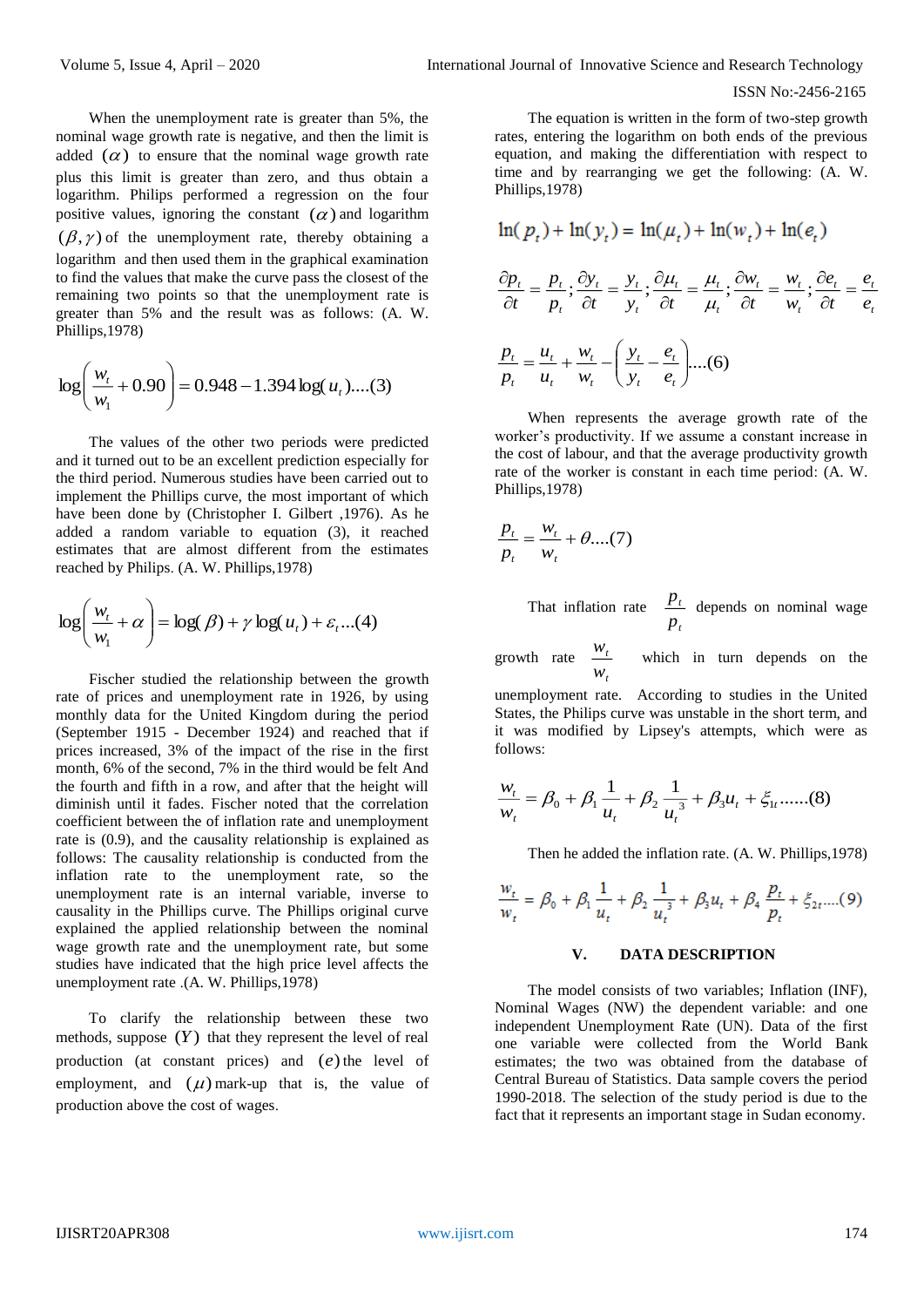#### **VI. METHODOLOGY AND DATA**

The model consists of three variables; Unemployment Rate (UN) the dependent variable: and two independent variables i.e. Nominal Wages Inflation (NWI) and Unemployment Rate  $(UN (-1))$  to know the determinants of unemployment Rate in Sudan throw time series. The data have been obtained from Central Bank of Sudan and Central Bureau Statistics. The paper used the Exponential General Auto-Regression Conditional Heteroskedasticity Model (E GARCHM). E GARCH Model was proposed by Nelson (1991). The specification for the conditional variance is as follows:

$$
\ln(\sigma_{t}^{2}) = \omega + \left| \frac{\sigma_{t}(\xi_{t-1})}{\sigma_{t-1}} \right| + \sqrt{\frac{2}{\pi}} + \frac{\gamma \xi_{t-1}}{\sigma_{t-1}} + \beta \ln(\sigma_{t-1}^{2})
$$

The left-hand side is the log of the conditional variance. This implies that the leverage effect  $\gamma$  is exponential, rather than quadratic, and that forecasts of the conditional variance are guaranteed to be nonnegative. Exchange rate is considered as a financial asset. The price of a financial asset is set as the present value of the cash flows expected from the asset. Asset prices change when the expectations of future cash flows change, the uncertainty around them or the rate at which cash flows are discounted changes. Price change by larger amount or more frequently i.e. become more volatile, the greater the number of reasons for investors to alter their views on future cash flows the greater the fluctuation in the discount rate. This requires news (surprises) or unexpected events. CPI (surprises) news affects inflation uncertainty (the vulnerability or sensitivity of prices to the surprise). In many financial and macro variables volatility responds asymmetrically to past negative and positive return shocks, with negative returns resulting in larger future volatilities i.e. leverage effect (Jan 2005). The presence of leverage effects can be tested by the hypothesis that  $\gamma \prec 0$ otherwise the impact is asymmetric if  $\gamma \mp 0$ .

#### **VII. EMPIRICAL EVIDENCE**

Annex (1) shows the Descriptive statistics of unemployment rate (UN), nominal wage inflation (NWI) and Unemployment Rate (UN (-1)). Annex (2) shows unit root test for Augmented Dickey-Fuller (ADF) where the unemployment (UN), nominal wage inflation (NWI) and Unemployment Rate  $(UN (-1))$  is stationary with an intercept in level one. Annex (3) indicates the presence of one co integrating equations among these variables at 5% significance level i.e. unemployment (UN), unemployment rate (UN(-1)) and nominal wage inflation (NWI). Annex (4) shows the E GARCH Model output. Annex (5) shows the variables correlation matrix and Annex (6) shows the ARCH test.

 *Main Equation: E GARCH Estimation output*  $UN_t = 2.971353 + 0.125378 \log NWI_t + 0.6635935 UN(-1)$ 

$$
Z\text{-Statistic (1.9)}\tag{5.9}
$$

*Variance Equation*

$$
\ln(\sigma_t^2) = 0.275195 - 0.24 \left| \frac{\sigma_t(\eta_{t-1})}{\sigma_{t-1}} \right| - 0.72 + \frac{\gamma \eta_{t-1}}{\sigma_{t-1}} + 0.8
$$

 $Z-Statistic$   $(0.5)$  $-(0.3)$  $-(1.8)$  $(3.4)$ 

$$
R2 = 0.75
$$
  
  $\overline{R}2 = 0.73$  DW = 1.52  
Arch(F(*prob*)) = 0.95 Arch( $\chi2$ (*prob*)) = 0.94

The estimated coefficients of mean equation are highly significant. The sign of unemployment (UN), nominal wage inflation (NWI) and unemployment (UN (- 1)) were as expected. An increase in nominal wage and unemployment (UN (-1)) leads to an increase in the unemployment rate, which leads to high rates of inflation and a decrease in output, and consequently, the economy will decline. The role of news is shown by the variance equation. The leverage effect term (-0.3), denoted as RES/ SQR[GARCH] (1) in the output, is negative and statistically different from zero, indicating the existence of the leverage effect (positive correlation between unemployment rate and nominal wage in future. It became clear that the past few years that financial policy contributed to increasing debt and high unemployment and inflation, which led to the deterioration and decline of the Sudanese economy.

#### **VIII. DISCUSSION**

The Descriptive statistics in Annex (1) showed the mean, medians and standard deviation of unemployment (UN), nominal wage inflation (NWI) and unemployment (UN(-1)).There was a possibility of a simultaneous relationship between unemployment, nominal wage inflation (NWI) and unemployment (UN(-1)). The main determinants of unemployment rate are nominal wage and unemployment  $(UN(-1))$ . Nominal wage inflation  $(NWI)$ and unemployment  $(UN (-1))$  had positive relationship with the rate of unemployment in Sudan. The study reached that the increase in nominal wages inflation (NWI) and unemployment  $(UN(-1))$  leads to an increase in unemployment in Sudan. Reduced the inflation leads to higher unemployment. And The Phillips curve also indicates that the (NWI) relationship changes over time if the actual employment differs from the full employment. Changes in the unemployment will affect wages. Returning to full employment dynamically over time and hence unemployment decreases. The study recommended to adopting effective economic policy to reduce the inflation and unemployment, and thus improve the Sudanese economy.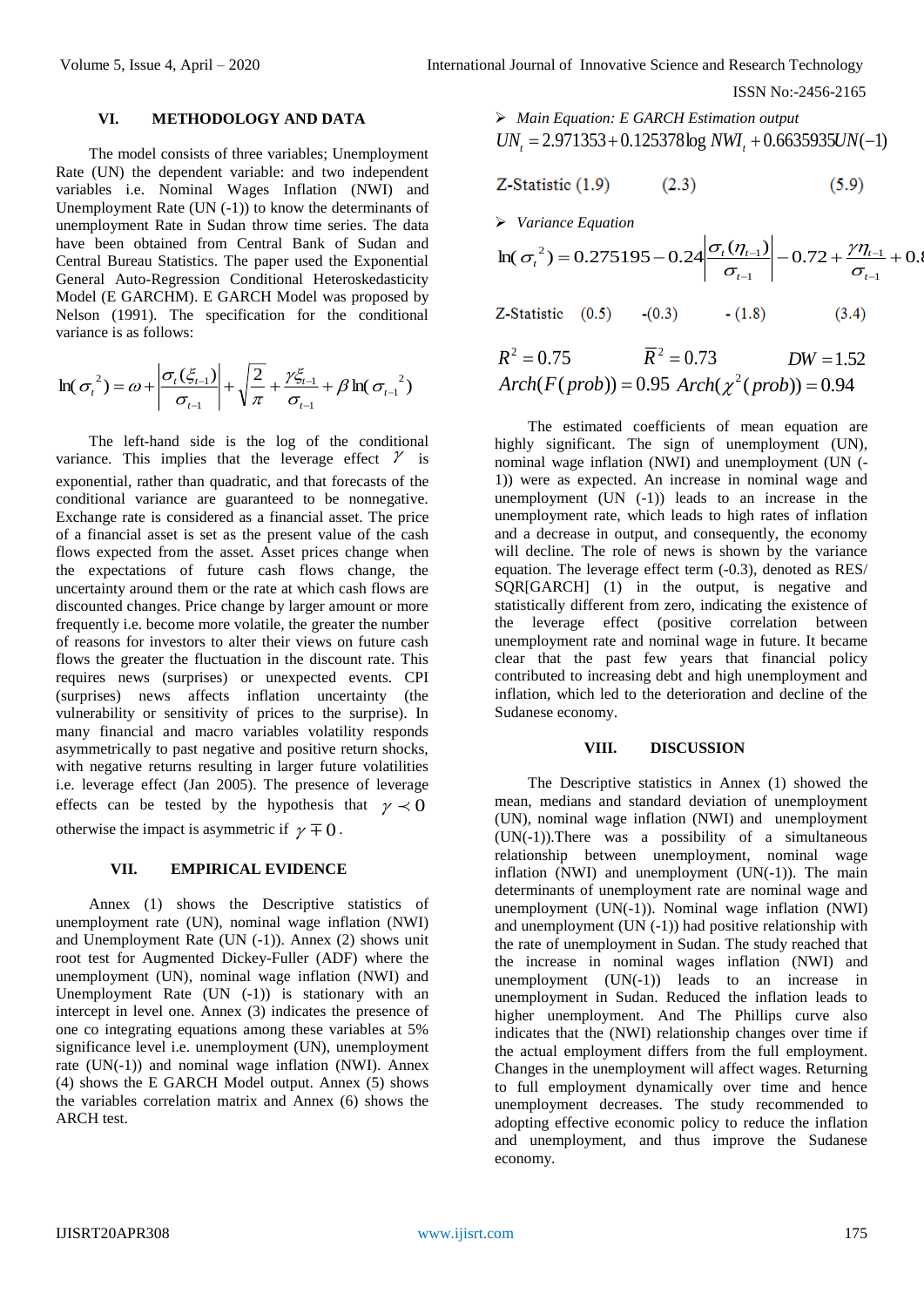# **IX. CONCLUSION**

EGARCH model was used to estimate determinants of unemployment, the mean equations were found to be determined by nominal wage inflation (NWI) and unemployment (UN (-1)). So the conditional variance (risk) indicates the existence of the leverage effect in future unemployment returns during the period (1990- 2018).The study aimed to establish the main determinants of unemployment in Sudan. Also Based on the regression results, it is clear that the nominal wage inflation (NWI), unemployment  $(UN(-1))$  were the main determinants of unemployment in Sudan- both in the short-run and the long-run, with nominal wage determinant. The coefficient for wage determinant from the estimated long-run unemployment confirms the Monetarists theory of unemployment in the long-run. Base on the estimated result, the independence of the central bank is very important to reform the state of the Sudan economy.

## **REFERENCES**

- [1]. A. W. Phillips (1978) the relation between unemployment and the rate of change in the money wage rates in the United Kingdom 1861-1957. Economic, 25(100):283–299, November.
- [2]. Pami Dua (2009) Determination of Inflation in an Open Economy Phillips Curve Framework: The Case of Developed and Developing.
- [3]. Fialová Kamila & Mysíková Martina (2009) The Minimum Wage: Labor Market Consequences In The Czech Republic, Finance A Úvěr-Czech Journal Of Economics And Finance, 59, 2009, No. 3
- [4]. Eita Joel Hinaunye & Ashipala Johannes M (2010) Determinants Of Unemployment In Namibia, International Journal Of Business And Management, Vol. 5, No. 10; October .
- [5]. Fuad M. Kreishan (2011) Economic Growth And Unemployment: An Empirical Analysis, Journal Of Social Sciences 7 (2): 228-231, 2011, ISSN 1549- 3652, Science Publications
- [6]. Afzal Muhammad & Awais Samia, (2012) Inflation-Unemployment Trade Off: Evidence From Pakistan, Journal Of Global Economy (ISSN 0975-3931), Volume 8 No 1, January-March, 2012
- [7]. Aminu Umaru & Anono Abdurrahman Zubairu (2012) An Empirical Analysis Of The Relationship Between Unemployment And Inflation In Nigeria From 1977-2009, Economics And Finance Review, ISSN: 2047 – 0401, Vol. 1(12) Pp. 42 – 61, February.
- [8]. Doğan Taylan Taner (2012) Macroeconomic Variables And Unemployment: The Case Of Turkey, International Journal Of Economics And Financial Issues, Vol. 2, No. 1, 2012, Pp.71-78, ISSN: 2146- 4138.
- [9]. Chaido & Melina (2013) Phillips curve inflation and unemployment: an empirical research for Greece, Computational Economics and Econometrics, Vol. 3, Nos. 1/2.
- [10]. Aurangzeb, C.D. and Khola, A. (2013). Factors Affecting Unemployment: A Cross Country Analysis. Journal of Academic Research in Business and Social Sciences, 3(1), :219-230.
- [11]. Cheema Ahmed Raza, Atta Ambreen (2014) Economic Determinants Of Unemployment In Pakistan: Co-Integration Analysis, International Journal Of Business And Social Science, Vol. 5 No. 3; March 2014 Scientific Research Journal (SCIRJ), Volume II, Issue VIII, August 2014 9 ISSN 2201- 2796.
- [12]. Kemi F. Akeju & Dayo B. Olanipekun (2014) Unemployment And Economic Growth In Nigeria, Journal Of Economics And Sustainable Development, ISSN 2222-1700 (Paper) ISSN 2222-2855 (Online), Vol.5, No.4, 2014.
- [13]. Arslan M. and Zaman R. (2014). Unemployment and its Determinants: A Study of Pakistan Economy 199- 2010. Journal of Economics and Sustainable development, 3 (13): 20-24.
- [14]. Folawewo, A.O. and Adeboje, O.M. (2017). Macroeconomic Determinants of Unemployment: Empirical Evidence from Economic Community of West African States. African Development Review, 29(2):197–210.
- [15]. Ismael, M. and Sadeq, T. (2016). Does Phillips Exist in Palestine? An Empirical Evidence. MPRA. Paper No.70245: 1-10.
- [16]. Lukas Mohler, Rolf Weder and Simone Wyss (2018) International trade and unemployment: towards an investigation of the Swiss case, Swiss Journal for Economic and Statistics, issue 154.
- [17]. Leonardo Salazar (2019) The Phillips curve and the role of monetary policy in Chile, journal of applied economics an open access journal. Volume 23, 2020.

|                 | UN       | <b>NWI</b> | $UN(-1)$     |
|-----------------|----------|------------|--------------|
| Mean            | 15.96786 | 39.32143   | $2.73E+11$   |
| Median          | 15.60000 | 16.95000   | 20118784     |
| Maximum         | 21.60000 | 133,0000   | $4.57E+12$   |
| Minimum         | 12.00000 | 7.200000   | 35171.97     |
| Std. Dev.       | 2.410172 | 41.24057   | $9.27E + 11$ |
| <b>Skewness</b> | 0.698099 | 1.203062   | 3.940691     |
| Kurtosis        | 2.932595 | 2.974313   | 18.07503     |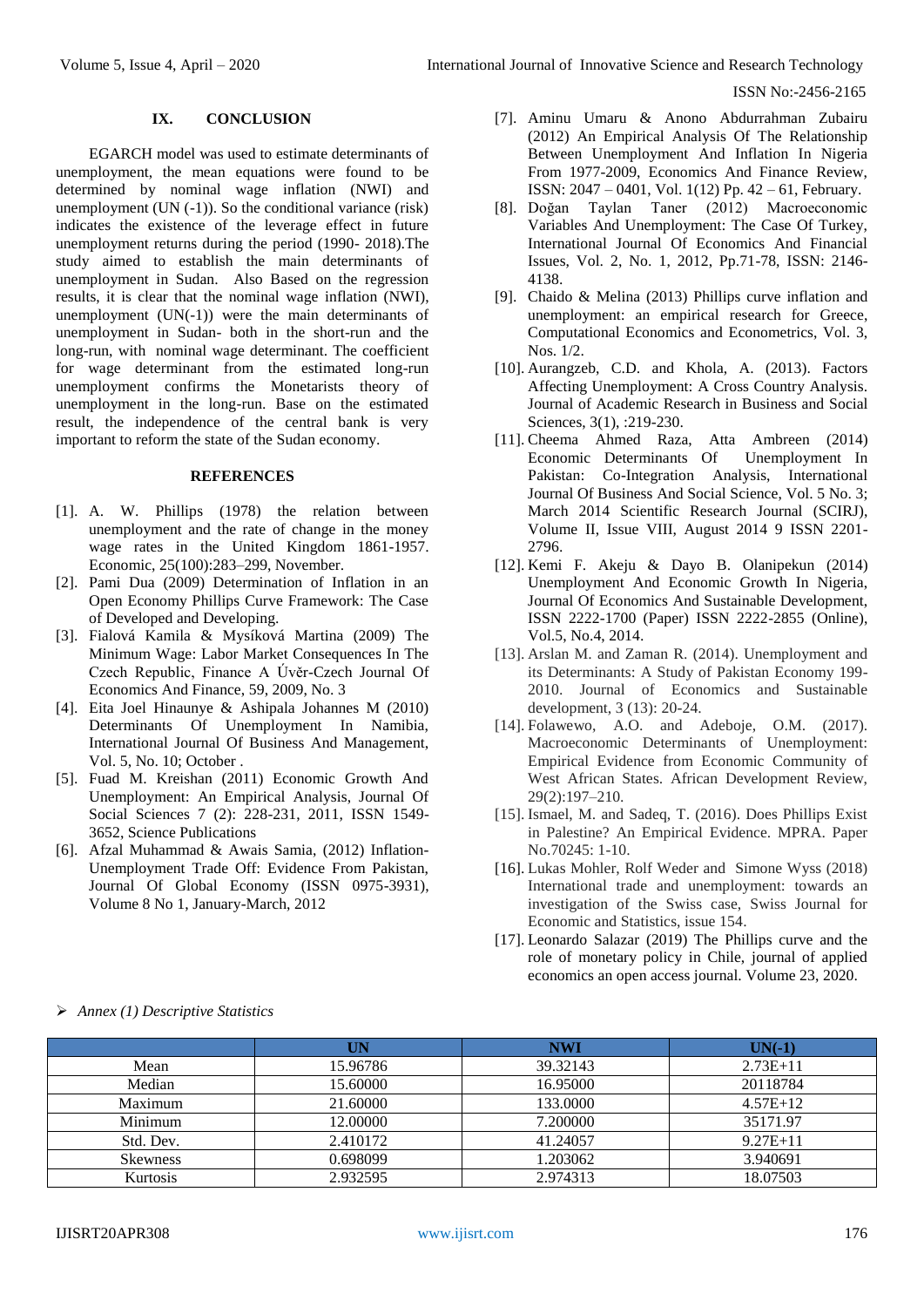| Jarque-Bera         | 2.279563 | 6.755112 | 337.6016   |  |
|---------------------|----------|----------|------------|--|
| Probability         | 0.319889 | 0.34131  | 0.23345    |  |
| Sum-                | 447.1000 | 1101.000 | $7.65E+12$ |  |
| Sum Sq. Dev.        | 156.8411 | 45921.19 | $2.32E+25$ |  |
| <b>Observations</b> | 28       | 28       | 28         |  |
| Table 1             |          |          |            |  |

# *Annex (2 ) Augmented Dickey-Fuller test statistic*

|                                                            | Null Hypothesis: D(UN) has a unit root<br><b>Exogenous: Constant</b> |             |        |  |
|------------------------------------------------------------|----------------------------------------------------------------------|-------------|--------|--|
|                                                            | Lag Length: $0$ (Automatic – based on SIC, maxlag = 7)               |             |        |  |
| Augmented Dickey-Fuller test statistic                     |                                                                      | t-Statistic | Prob.* |  |
|                                                            |                                                                      | $-4.248064$ | 0.0026 |  |
| Test critical values:                                      | 1% level                                                             | $-3.689194$ |        |  |
|                                                            | 5% level                                                             | $-2.971853$ |        |  |
|                                                            | 10% level                                                            | $-2.625121$ |        |  |
|                                                            | Null Hypothesis: D(NWI) has a unit root                              |             |        |  |
|                                                            | <b>Exogenous: Constant</b>                                           |             |        |  |
|                                                            | Lag Length: $0$ (Automatic – based on SIC, maxlag=7)                 |             |        |  |
| Augmented Dickey-Fuller test statistic                     |                                                                      | t-Statistic | Prob.* |  |
|                                                            |                                                                      | $-8.146950$ | 0.0000 |  |
| Test critical values:<br>1% level<br>5% level<br>10% level |                                                                      | $-3.689194$ |        |  |
|                                                            |                                                                      | $-2.971853$ |        |  |
|                                                            |                                                                      | $-2.625121$ |        |  |
|                                                            | Null Hypothesis: $D(UN(-1))$ has a unit root                         |             |        |  |
|                                                            | <b>Exogenous: Constant</b>                                           |             |        |  |
|                                                            | Lag Length: $0$ (Automatic – based on SIC, maxlag=6)                 |             |        |  |
| Augmented Dickey-Fuller test statistic                     |                                                                      | t-Statistic | Prob.* |  |
|                                                            |                                                                      | $-10.16923$ | 0.0000 |  |
| Test critical values:                                      | 1% level                                                             | $-3.711457$ |        |  |
|                                                            | 5% level                                                             | $-2.981038$ |        |  |
| 10% level                                                  |                                                                      | $-2.629906$ |        |  |

Table 2

*Annex (3) Co Integration Output* 

| Date: 04/01/20 Time: 18:47 |                                                                      |                                               |          |        |  |  |  |
|----------------------------|----------------------------------------------------------------------|-----------------------------------------------|----------|--------|--|--|--|
|                            | Sample (adjusted): 1990 2018                                         |                                               |          |        |  |  |  |
|                            |                                                                      | Included observations: 26 after adjustments   |          |        |  |  |  |
|                            |                                                                      | Trend assumption: No deterministic trend      |          |        |  |  |  |
|                            |                                                                      | Series: UN NWI UN(-1)                         |          |        |  |  |  |
|                            |                                                                      | Lags interval (in first differences): 1 to 1  |          |        |  |  |  |
|                            |                                                                      | Unrestricted Co integration Rank Test (Trace) |          |        |  |  |  |
|                            |                                                                      |                                               |          |        |  |  |  |
|                            |                                                                      |                                               |          |        |  |  |  |
|                            |                                                                      |                                               |          |        |  |  |  |
|                            | Hypothesized<br>0.05<br>Trace                                        |                                               |          |        |  |  |  |
| No. of $CE(s)$             | $Prob.**$<br>Eigenvalue<br><b>Critical Value</b><br><b>Statistic</b> |                                               |          |        |  |  |  |
| None $*$                   | 0.505419<br>25.45511<br>24.27596<br>0.0354                           |                                               |          |        |  |  |  |
| At most 1                  | 0.213676                                                             | 7.149979                                      | 12.32090 | 0.3104 |  |  |  |
| At most 2                  | 0.034020<br>0.899927<br>4.129906<br>0.3966                           |                                               |          |        |  |  |  |

Table 3